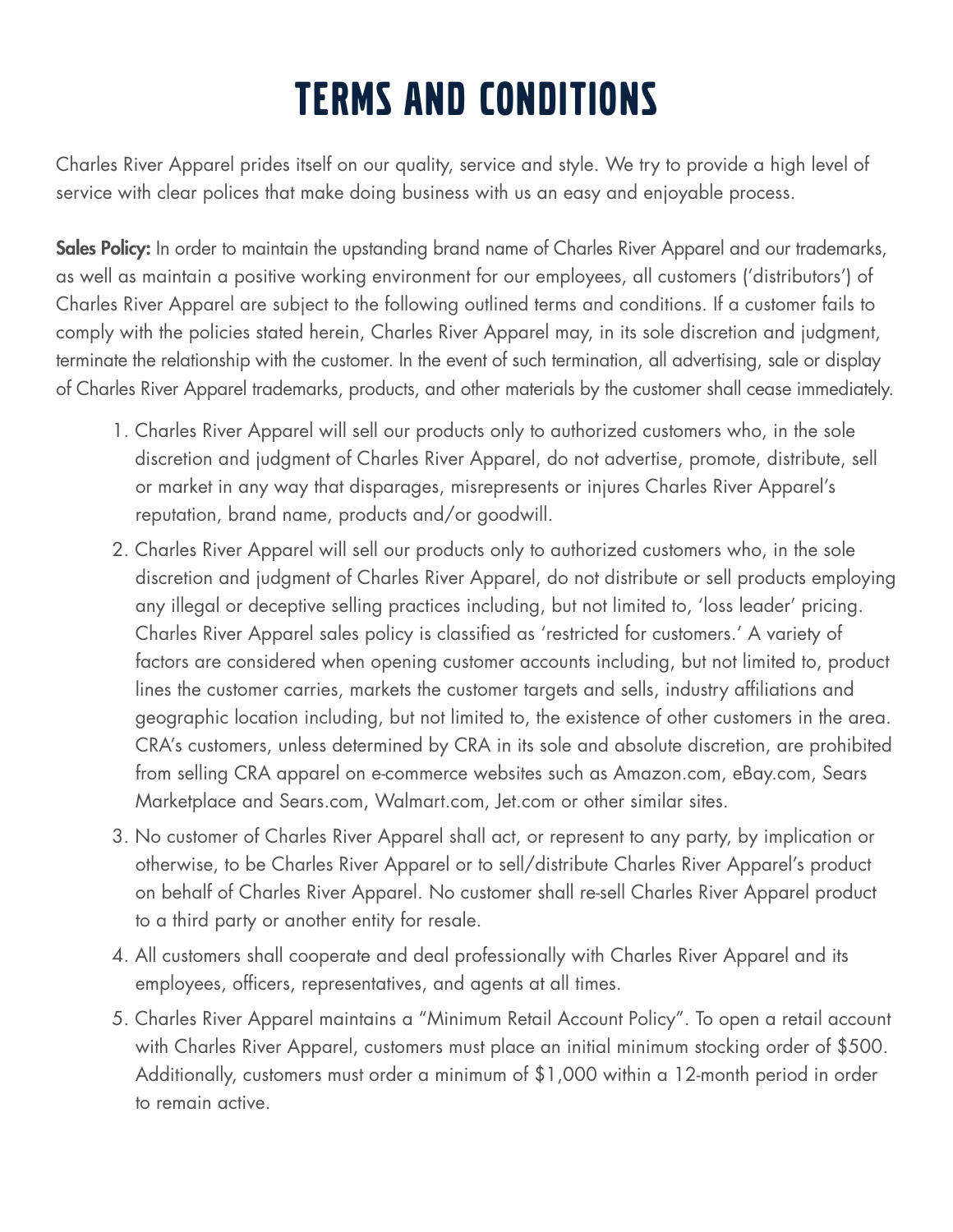## Website Free Freight Promotion:

We have updated our column pricing benefits -- see the chart below for details:

| <b>END COLUMN PRICING LEVELS</b><br>THE MORE YOU BUY, THE GREATER THE BENEFITS!    |                                       |                                       |                                       |
|------------------------------------------------------------------------------------|---------------------------------------|---------------------------------------|---------------------------------------|
| Pricing levels are based on annual cumulative units purchased over a calendar year |                                       |                                       |                                       |
| <b>COLUMN PRICING BENEFITS</b>                                                     | <b>BRONZE</b><br>(1-199 UNITS)        | $\bullet$ SILVER<br>(200-499 UNITS)   | <b>GOLD</b><br>(500+ UNITS)           |
| Free Shipping Benefits Online                                                      | 24 pieces                             | 18 pieces                             | 12 pieces                             |
| <b>Handling Fee</b>                                                                | \$4.95                                | \$4.95                                | \$4.95                                |
| Samples                                                                            | 30% off on<br>up to 16 pieces         | 40% off on<br>up to 24 pieces         | 50% off on<br>up to 40 pieces         |
| WE'VE SIMPLIFIED OUR UPCHARGES: 2XL \$1   3XL \$2   4XL \$3   5XL \$4   6XL \$5    |                                       |                                       |                                       |
| Self-Promo                                                                         | 30% off decoration<br>and apparel     | 40% off decoration<br>and apparel     | 50% off decoration<br>and apparel     |
| Spec Samples (embroidery up to 10K stitches)                                       | \$60 without,<br>\$85 with digitizing | \$50 without,<br>\$75 with digitizing | \$40 without,<br>\$60 with digitizing |
| Spec Samples (screen print up to 2 colors)                                         | \$60                                  | \$50                                  | \$40                                  |
| Spec Samples (heat transfer up to 6 sq. in)                                        | \$60                                  | \$50                                  | \$40                                  |
|                                                                                    |                                       |                                       |                                       |

SPEC SAMPLE POLICY: SPEC FEES CREDITED BACK WITH AN ORDER OF 36 PIECES OR MORE AS A RESULT OF THE SPEC SAMPLE

| UPDATED SHIPPING RATES FOR SAMPLE ORDERS |                    |  |
|------------------------------------------|--------------------|--|
| Units                                    | Flat Rate Shipping |  |
| $1-5$                                    | \$5.00             |  |
| $6 - 11$                                 | \$10.00            |  |
| 12+                                      | Standard Shipping  |  |

For more information, contact your sales rep or customer service at 1-800-225-0550 EXT 1 or custserv@charlesriverapparel.com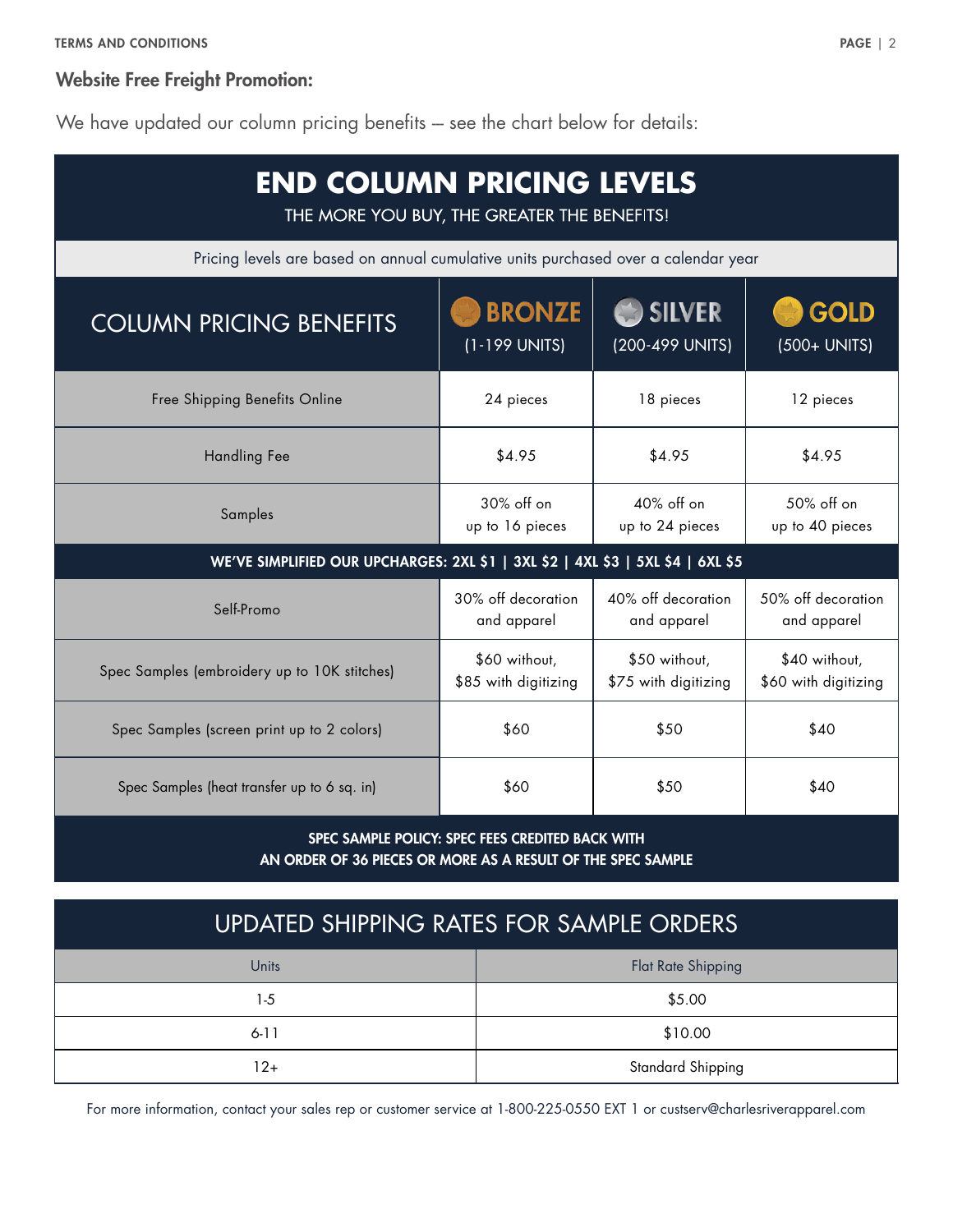## TERMS AND CONDITIONS PAGE | 3

Free freight, based on customer's column pricing requirements, is eligible on blank garments (non-decorated) placed on our website at www.charlesriverapparel.com and shipped to a single address in the continental United States. If you choose another shipping option for freight you will pay for that shipping method. Free freight does not apply to shipments that ship via trucking company or that incur extra services (inside delivery, lift gate, residential delivery, etc). Distributors must log in to www.charlesriverapparel.com and order via our checkout system to receive free freight benefits– phone/fax/emailed/decorated orders are not eligible. Some customers due to special terms or separate contracts are not eligible for our free freight program. Free freight only applies to regularly priced items & does not apply to samples. Free freight promotion is subject to change/end at any time without notice.

**Termination:** Charles River Apparel reserves the right to terminate any customer relationship in its discretion and judgment at any time whether for a violation of these sales policies or otherwise.

**Trademarks:** Customer acknowledges that Charles River Apparel is the owner of all trademarks, service marks, trade names, marketing materials and other intellectual property associated with Charles River Apparel products. This agreement does not give the customer any right or interest in any intellectual property or trademarks of Charles River Apparel. No Charles River Apparel trademarks, trade names, marketing materials or other intellectual property names shall be used or registered by the customer or used as part of customer's internet domain names, email addresses, meta tag or keyword, including shown through an affiliate or third party (including but not limited to third party websites), without Charles River Apparel's express written consent, which consent may be revoked at any time.

## MAP Policy (Minimum Advertised Price):

- 1. All Charles River Apparel prices are subject to change without notice. Charles River Apparel assumes no responsibility and shall incur no liability whatsoever if price change notices are not received. Merchandise is subject to change or withdrawal or may be temporarily or permanently out of stock. Charles River Apparel assumes no liability for delays in product availability or for failure to deliver product for any reason, including due to any inability to obtain supplies. Charles River Apparel reserves the right to add service, handling or other fees to its pricing at its discretion at any time and without notice.
- 2. Customers may not advertise or promote Charles River Apparel products or cause the products to be advertised or promoted at prices discounted below Charles River Apparel's MAP Policy. Please click here to learn more about our MAP Policy.

All questions regarding this Agreement shall be directed, in writing, to: Charles River Apparel, Attn: Legal Counsel, 1205 Providence Highway, Sharon, MA 02067, USA. Charles River Apparel will not, under any circumstances, discuss the business dealings of any authorized customer with any other authorized customer. Charles River Apparel reserves the right to elect not to enforce advertising price policies for high volume orders or under special contractual agreements and reserves the right to modify or amend these policies unilaterally, at any time or without notice.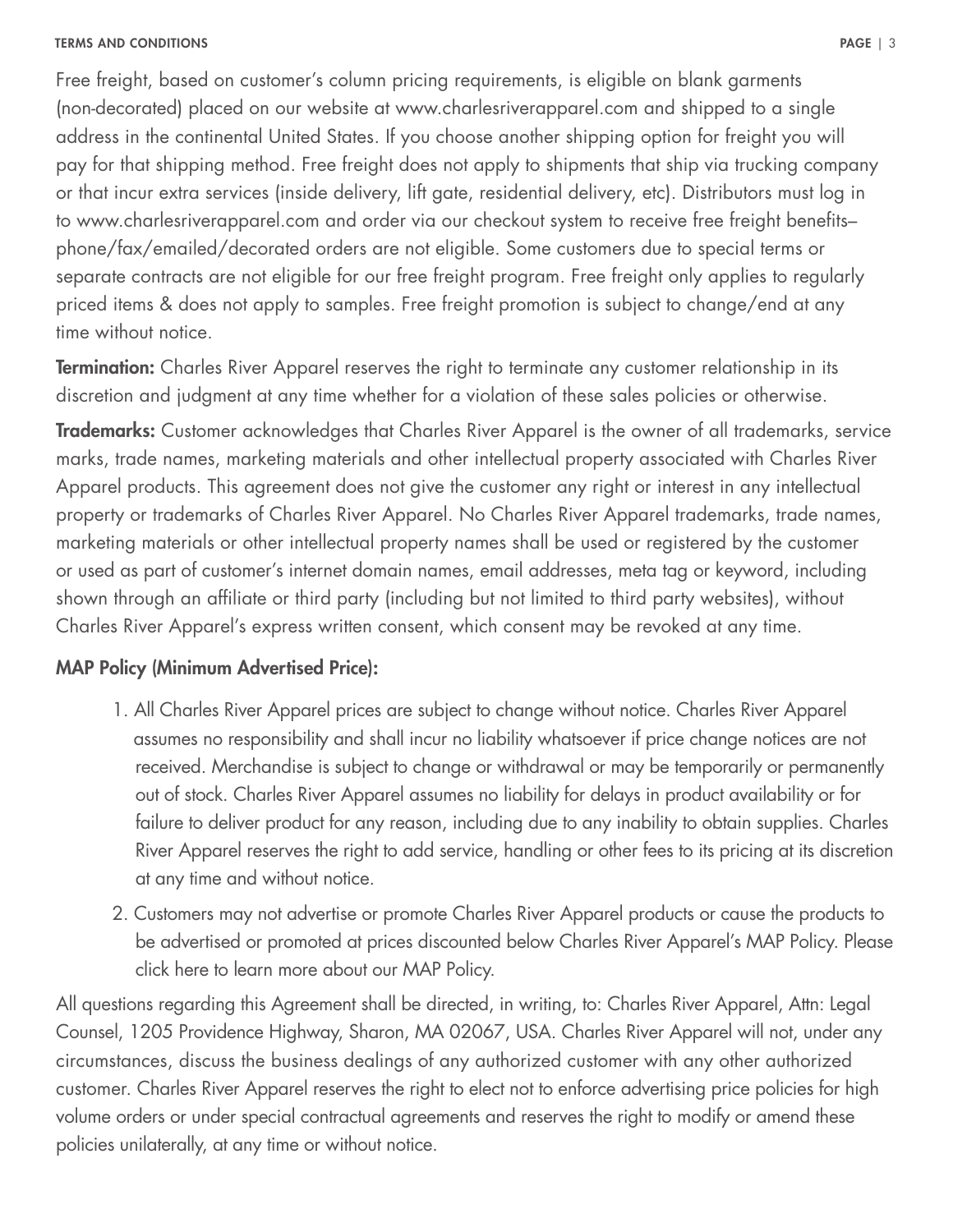## TERMS AND CONDITIONS PAGE | 4

**Guarantee:** All clothing is guaranteed for materials and workmanship upon original sale of garment to the Charles River Apparel Distributor. Should a defect be discovered, the garment may be returned for credit or replacement by the Charles River Apparel Distributor. No returns are accepted from End User/ Consumers directly to Charles River Apparel.

**Prices:** All prices are effective for merchandise shipped after January 17, 2022. Constantly changing market conditions may require in-season price adjustments without notice. Our website reflects suggested retail prices for blank goods (non-decorated). Orders for tall and extended sizes are subject to additional charges. For tall sizes, add \$2.00. For larger sizes, add \$1.00 for 2XL, \$2.00 for 3XL, \$3.00 for 4XL, \$4.00 for 5XL, and \$5.00 for 6XL.

Returns: Returns cannot be accepted unless accompanied by a Return Authorization number (RA). RA's must be obtained within 30 days of invoice and product must be in resalable condition. Spec samples are not returnable.

Donation of Returned Items: Charles River Apparel is proud to run the Charles River Cares™ Program which has utilized thousands of returned, damaged and distressed apparel to help those in need across the country and internationally. Any items you are returning may be used in conjunction with this program or may be re-sold. If you do not wish your goods to be used in this program please email us at custerv@charlesriverapparel.com and indicate your company name and return authorization number and clearly indicate that you "do not wish to have your goods donated." You will receive a confirmation from us specifically addressing your request, confirming that the goods will not be donated or re-used in any manner.

**Restocking Fees**: Merchandise returned to us because of refused shipments or customer error will be subject to a 10% restocking charge, in addition to freight charges.

**Shade Variance:** We have made every effort to control shading variations, but exact color matches cannot be guaranteed from dye lot to dye lot or from knit to woven fabrics. If jacket and pants are intended to be used as a set, please notify our Customer Service Dept. upon placing your order. All garments must be inspected before decorating.

Logos: Any logos shown on garments or depicted in Charles River Apparel's marketing materials are for illustration purposes only and are not available for manufacture or sale without the consent of their trademark owners. All logos are property of their primary trademark owner and do not represent endorsement of Charles River Apparel. Charles River Apparel, at our sole direction reserves the right to terminate a relationship with a customer if the customer is embellishing our products with any mark, name, design or logo of a pornographic nature, for organizations that promote illegal activities or that disparage the Charles River apparel brand.

**Trademarks/Representation:** No customer of Charles River Apparel shall act, or represent to any party, by implication or otherwise, to be Charles River Apparel or to sell/distribute Charles River Apparel's product on behalf of Charles River Apparel. No customer shall re-sell Charles River Apparel product to